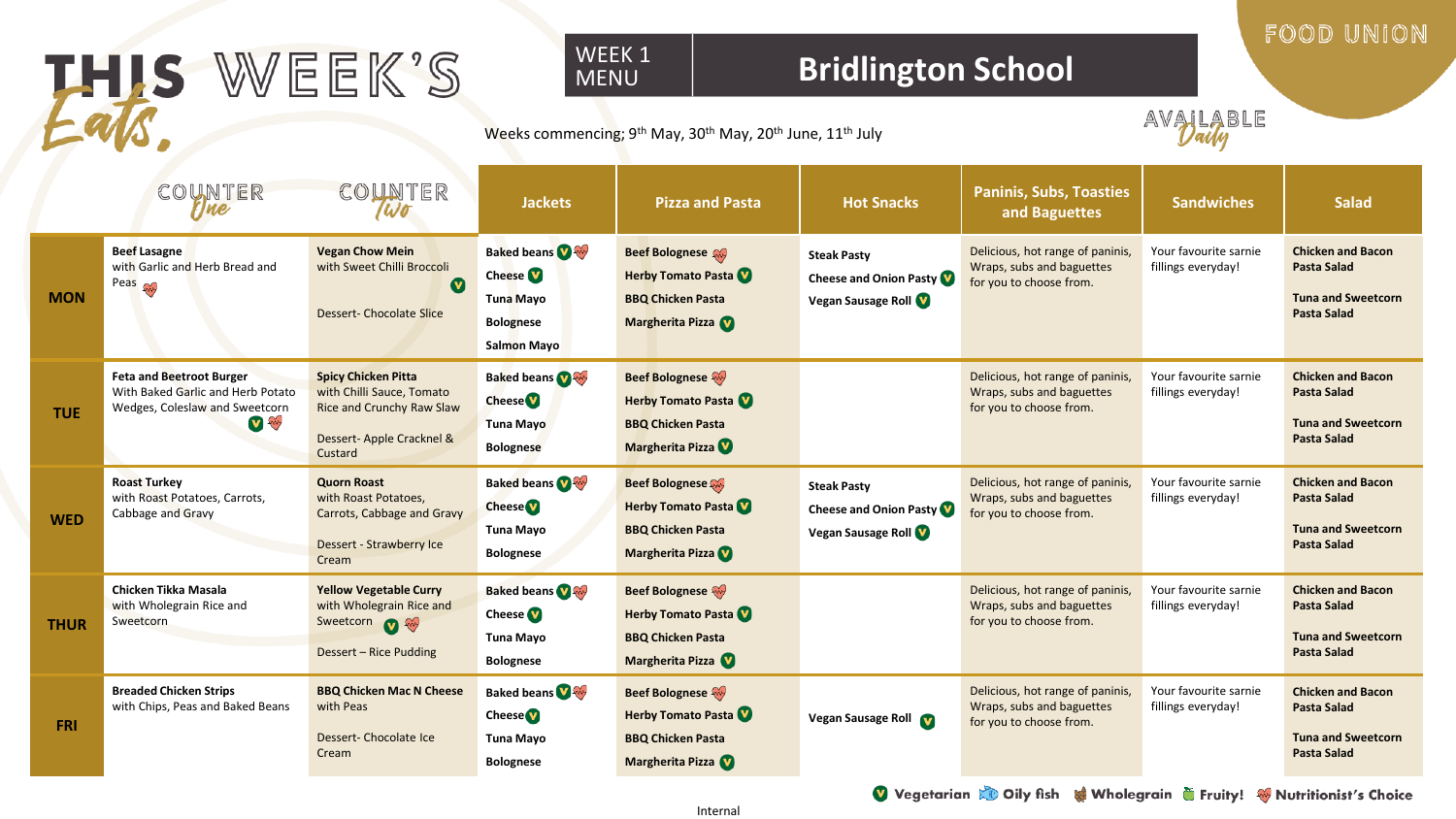# THIS WEEK'S

## WEEK 2

### WEEK 2 **Bridlington School**

Weeks commencing; 25<sup>th</sup> April, 16<sup>th</sup> May, 6<sup>th</sup> June, 27<sup>th</sup> June & 18<sup>th</sup> July

AVALABLE

FOOD UNION

COUNTER COUNTER **Jackets Pizza and Pasta Hot Snacks Paninis, Subs, Toasties**  and Baguettes **Sandwiches** Salad rine **Topped Mac N Cheese Chipotle Chicken Soft Taco Baked beans** Your favourite sarnie **Chicken and Bacon Beef Bolognese** Delicious, hot range of paninis, **Steak Pasty** (BBQ Chicken, Cajun Pulled Pork or with Mexican Yellow Rice and wraps, subs and baguettes fillings everyday! **Pasta Salad Herby Tomato Pasta**  Crispy Cauliflower) Sweetcorn **Cheese**  $\mathbf v$ **Cheese and Onion Pasty** for you to choose from. **MON** with Sweetcorn **BBQ Chicken Pasta Tuna and Sweetcorn Tuna Mayo Vegan Sausage Roll** Dessert – Peach granola **Pasta Salad** Yogurt **Margherita Pizza Bolognese Beef Lasagne Vegetable Lasagne Baked beans Beef Bolognese** Delicious, hot range of paninis, Your favourite sarnie **Chicken and Bacon**  served with Garlic & Herb Bread & served with Garlic & Herb wraps, subs and baguettes fillings everyday! **Pasta Salad Cheese Herby Tomato Pasta** Broccoli & Peas Bread & Broccoli & Peas for you to choose from. **TUE Tuna and Sweetcorn Tuna Mayo BBQ Chicken Pasta** Dessert – Lemon Drizzle and **Pasta Salad** Custard **Margherita Pizza Bolognese Roast Pork with Stuffing & Apple Baked beans Sweet Potato and Chickpea Roast Beef Bolognese** Delicious, hot range of paninis, Your favourite sarnie **Chicken and Bacon Steak Pasty** with Roast Potatoes, Carrots, **Roast**  wraps, subs and baguettes fillings everyday! **Pasta Salad Cheese Herby Tomato Pasta** Cabbage and Gravy with Roast Potatoes, Carrots, **Cheese and Onion Pasty** for you to choose from. **WED** Cabbage and Gravy **Vegan Sausage Roll Tuna and Sweetcorn BBQ Chicken Pasta Tuna Mayo Pasta Salad** Dessert - Strawberry Ice **Margherita Pizza Bolognese**  Cream **Baked beans Chicken Korma Blackeye Bean Veggie Burger Beef Bolognese** Your favourite sarnie Delicious, hot range of paninis, **Chicken and Bacon**  with Wholegrain Rice and Cucumber with Fajita Wedges, Corn Slaw **Cheese** wraps, subs and baguettes fillings everyday! **Pasta Salad Herby Tomato Pasta** Raita & Sweetcorn **O** for you to choose from. **THUR BBQ Chicken Pasta Tuna and Sweetcorn Tuna Mayo** Dessert – Chocolate Slice **Pasta Salad Margherita Pizza Bolognese Baked beans Chicken Burrito Beef Bolognese Vegan Sausage Roll D** Delicious, hot range of paninis, **Battered Fish**  Your favourite sarnie **Chicken and Bacon**  with Broccoli **Cheese Herby Tomato Pasta** wraps, subs and baguettes fillings everyday! **Pasta Salad**  with Chips, Baked Beans and Peas for you to choose from. **FRI** Dessert – Vanilla Ice Cream **Tuna Mayo BBQ Chicken Pasta Tuna and Sweetcorn Pasta Salad Bolognese Margherita Pizza** 

Vegetarian & Oily fish & Wholegrain & Fruity! We Nutritionist's Choice

Internal